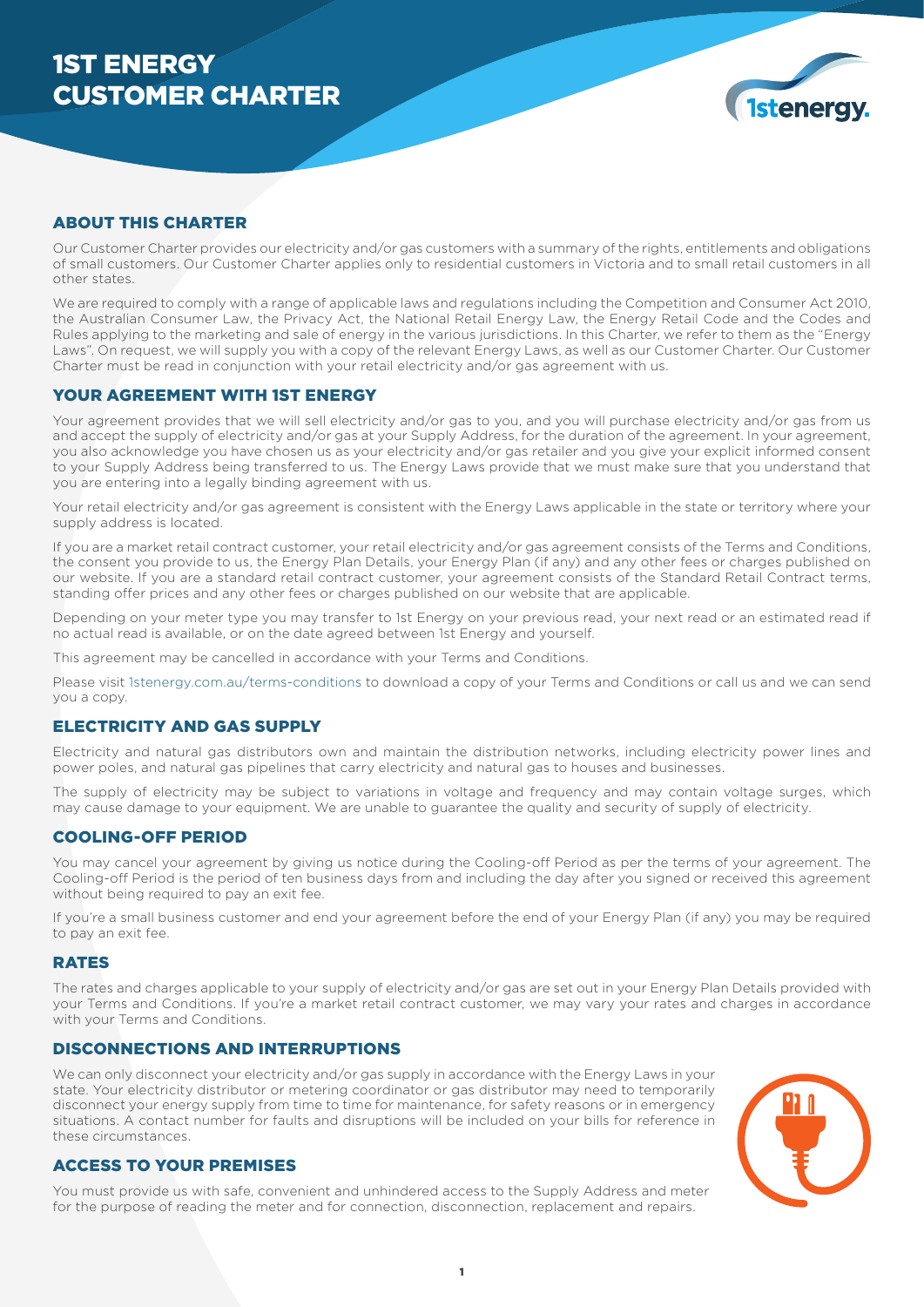

# LIFE SUPPORT

If you or someone at your address uses a life support machine, it is important to let us know.

By registering your home as requiring a continuous energy supply, we'll ensure that you're kept up to date on any planned energy supply interruptions. That means you'll receive Life Support protections, including at least four business days' prior written notice of retailer or distributor planned outages and other restrictions on disconnecting power to your home.

To register your life support equipment, you can call us on 1300 426 594, email us at lifesupport@1stenergy.com.au or let your distributor know (and they'll let us know). If you're unsure if you're entitled to have your equipment or machine registered as life support, please call us and we can assist you.

#### MOVING HOME

If you're moving from your existing premise, you need to give us at least three Business Days' notice so we can organise everything in time for you. We'll arrange for your meter to be read at a date agreed with you (in which case an additional fee will apply, unless we decide to waive it). We will do what we can to have your meter read on the date agreed, or as soon as practicable after that date if there are difficulties accessing your meter. If you're transferring your premises to another retailer and your new retailer arranges for a special meter read, we won't need to arrange it or charge you the fee.

#### PAYMENT DIFFICULTY

If you have difficulties paying your bill, you should contact us as soon as possible. We'll provide you with information about your entitlements including our standard and tailored assistance options. Information about payment assistance is available for each state at 1stenergy.com.au/paymentdifficulties.

Additional assistance may be available to you under our Customer Hardship Policy and a copy of our Customer Hardship Policy is available on our website.

#### BILLING

We will send bills to the email address you have nominated when providing your consent. Unless otherwise agreed, we will bill you monthly. Your bill will generally be based on your actual meter reading but may in some circumstances be based on an estimate or substituted reading. If we have given you an estimated bill and we subsequently read your meter or otherwise obtain a reliable meter reading, we will make all adjustments accordingly. Customers that have received an estimated bill can send us a self-read. Visit 1stenergy.com.au/support/how-to-read-your-meter for more information.

#### MY BILLING

My Billing is no longer available however, customers that would like a monthly billing option can take up the Monthly Estimated Billing option instead.

My Billing allows you to choose a nominated monthly billing amount based on your estimation of the energy consumption at your premise over a twelve-month period. My Billing means you will receive monthly bills for an estimated amount nominated by yourself. When a meter read is received, we will issue your next bill based on your actual usage for the previous period including any adjustments if the nominated monthly billing amount is too low or too high and any payments you have made. You can change your nominated monthly billing amount at any time by contacting us.

We will review your bill at your request and inform you of the outcome of our review at the quickest possible time. During a review, you must pay that portion of the bill under review that you and we agree is not in dispute.

#### MONTHLY ESTIMATED BILLING

Customers can provide consent to receive monthly estimated bills. Receiving a monthly estimated bill may assist you to avoid bill shock every quarter. Customers that choose estimated billing will receive a monthly bill based on either the customer's reading of the meter, historical metering data for the customer or the average usage of energy by a comparable customer over the corresponding period, (if there is no historical metering data for the customer) or the actual reading of the meter.

# PAY YOUR BILL IN ADVANCE AND PAYMENT OPTIONS

You can choose to pay your bill in advance and we offer a range of payment options including Direct Debit, BPAY, Online at 1stenergy.com.au via your VISA, Amex or MasterCard, Post Billpay at Australia Post or by sending a cheque or money order to 1st Energy Pty Ltd, PO BOX 1045, Hampton North, VIC 3188.

Customers receiving Centrelink benefits can apply for energy payments to be made via Centrepay. Please call us on 1300 426 594 to obtain your 1st Energy Centrepay Reference Number. You can then contact Centrelink on 1800 050 004 to arrange your Centrepay deductions.